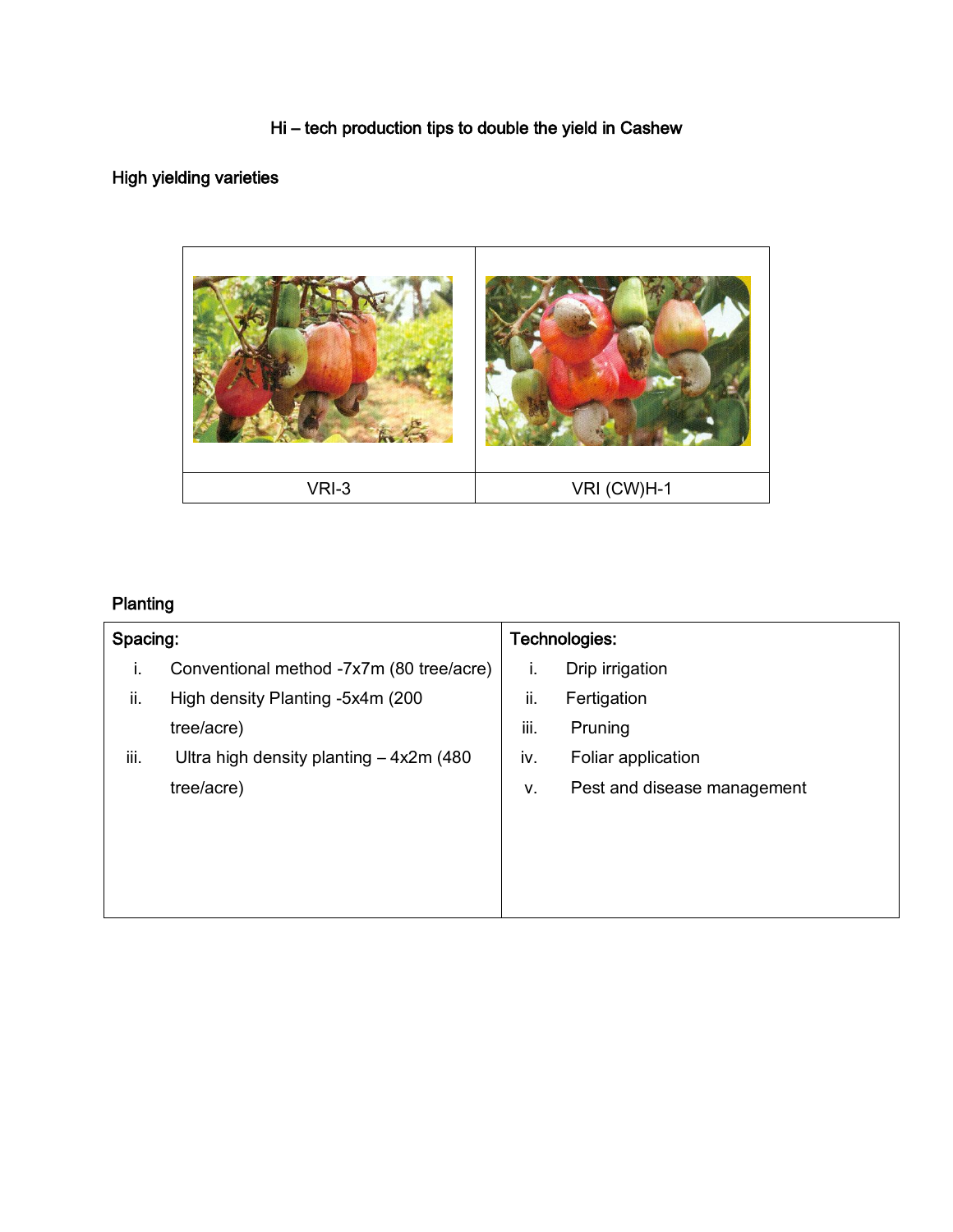## Ultra high density planting

| Planting - 4x2 m - intercropping - Ground nut, | Support - Casuarina/ bamboo poles         |
|------------------------------------------------|-------------------------------------------|
| black gram, Aloe vera, Tulsi                   |                                           |
|                                                |                                           |
| Removal of terminal buds at 60-70m height to   | Pruning of first and second tier branches |
| induce lateral branching                       |                                           |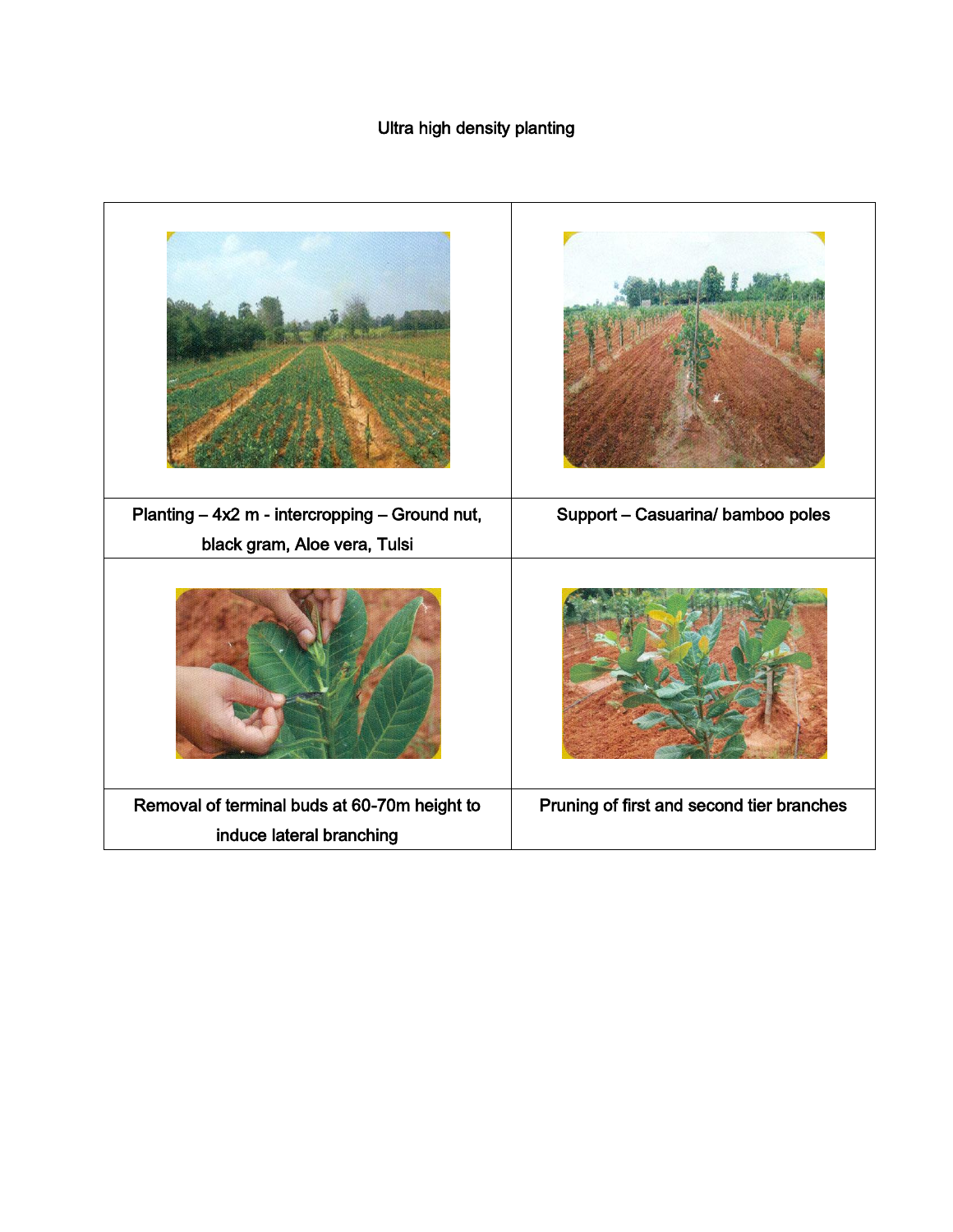### Pruning and foliar spray

| Pruning of third tier branches during July | Foliar spraying of 1% NPK 19:19:19           |
|--------------------------------------------|----------------------------------------------|
| month                                      | during August                                |
|                                            |                                              |
| Foliar application of 1.0% mono ammonium   | During fruit set, foliar application of 3.0% |
| phosphate and 0.1% borer micronutrient     | Panchakavya                                  |
| mixture during flowering season            |                                              |

#### Drip irrigation

- i. Saving water
- ii. Weed control
- iii. 50 % higher yield

#### **Fertigation**

- i. 225:75:75kg/ha of NPK
- ii. Applied through water soluble fertilizer

Following the above hi-tech production tips at correct time increase the yield to 42%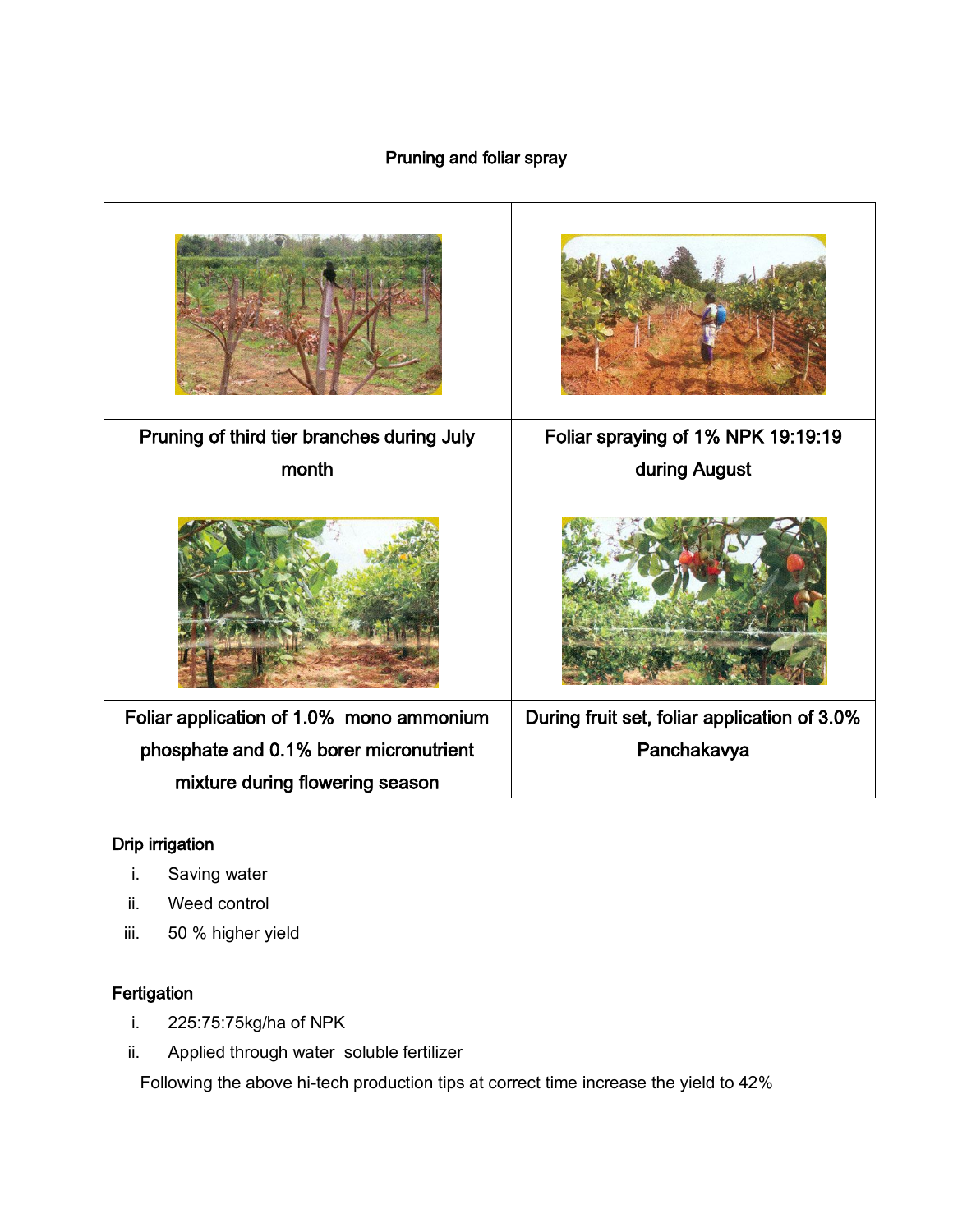#### Tea mosquito bug

- First Spray (Dec-Jan)- Profenophos 50 Ec- 1ml/lit.
- Second spray (Jan-feb) Chlorpyriphos 20 EC 2.5 ml/lit.
- Third spray (Feb- Mar) Carbaryl 50 % 2 gm/ lit.

#### Stem and root borer

- i. Swab the tree trunk with 3.0% neem oil during June july and Dec –Jan.
- ii. Remove the grubs from infested trees and drench the damaged portion with 20 EC Chlorpyriphos@ 0.15%

| <b>Particulars</b>               | <b>Conventional method</b> | <b>High density Planting</b> | Ultra high density   |
|----------------------------------|----------------------------|------------------------------|----------------------|
|                                  |                            |                              | planting             |
| Tree no                          | 20/acre                    | 200/acre                     | 480/acre             |
| Spacing                          |                            | $5x4$ m                      | $4x2$ m              |
| Year of yielding                 | 6-7 year                   | 2 <sup>nd</sup> year         | 2 <sup>nd</sup> year |
| Production(kg/acre)              |                            | 600                          | 1440                 |
| 2 <sup>nd</sup> year             |                            |                              |                      |
| Production(kg/acre)              |                            | 1000                         | 2400                 |
| 6 <sup>th</sup> year             |                            |                              |                      |
| Production(kg/acre)              | 400                        | 1600                         | 2640                 |
| 8 <sup>th</sup> year             |                            |                              |                      |
| Income (Rs.) after 8             | 20625 /acre                | 89375/acre                   | 137000/acre          |
| years                            |                            |                              |                      |
| Expenditure(Rs.) 1 <sup>st</sup> | 8000                       | 25000                        | 25000                |
| year                             |                            |                              |                      |
| Expenditure(Rs.) 2 <sup>nd</sup> | 8000                       | 15000                        | 20000                |
| year                             |                            |                              |                      |
| Intercropping                    | Initial 3 years            | Initial 5 years              | Every years          |
| Pruning                          |                            | Easy                         | Easy                 |
| Foliar spray                     |                            | Easy                         | Easy                 |

#### High density planting - Comparison